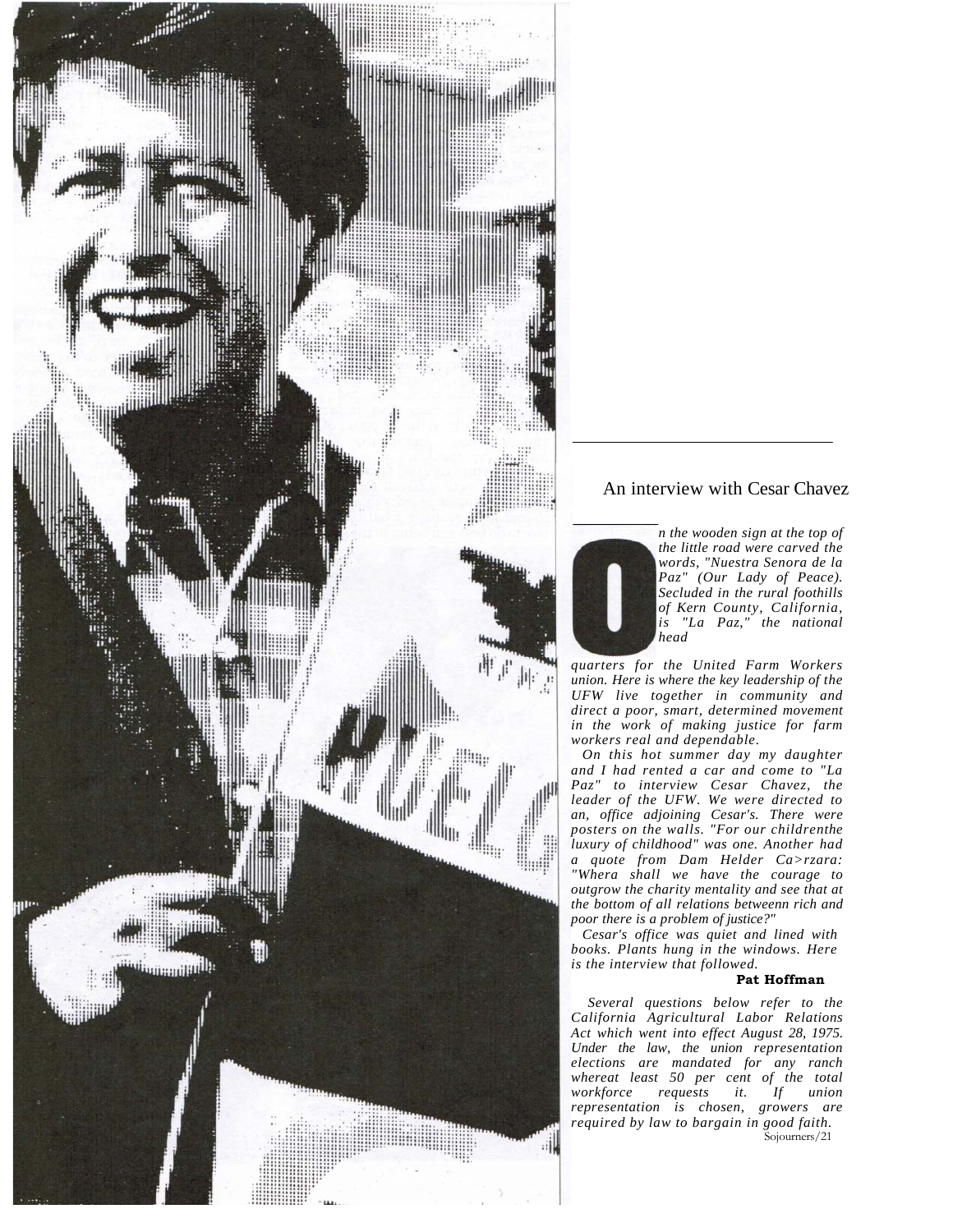*Boycotts can be initiated against growers who refuse to bargain in good faith. If union representation is voted down, however, the law prohibits boycotts against the grower involved.* 

*The UFW is now using boycotts selectively. It urges consumers to boycott Gallo and Hemet Wholesale Nursery products and to buy only union label grapes. The union also urges protests directed at the Connecticut Mutual Life Insurance Co., which controls Coachella Valley Growers Inc. and which is resisting signing a UFW contract.* 

#### **The Editors**

Pat Hoffman: I would like to know what the focus of the UFW's work is right now.

Cesar Chavez: The main thrust of the work has to be the consolidation of the gains we have made. This means trying to negotiate- contracts where we have won the elections. Even more important is the servicing of the contracts. Basic to these tasks is the question of developing dependable and adequate staff. Because of the voluntary nature of the staff, it's like a river; people come and go. So one of the important things we have to try and do is to stabilize the volunteer staff so that we have more long-term volunteers to be able to do the job of consolidation.

**Hoffman:** Has the election law here in California changed the nature of the work within the union as well as the work outside the union?

Chavez: Tremendously so. We knew that the new legislation was going to have an impact on the union, but we had no way of knowing how big it would be. It changed everything. It affected everything we do, even our way of thinking. What the law does is make us legal, and that has a lot to do with life. We now have the standing of being a legally recognized group. Along with the benefits of that standing also come demands. You get something, then you have the responsibility of having it. I don't think we've seen half the impact.

Hoffman: One of the things that I have been wondering about is that the law in California seems to have had a major effect on the boycott, which also affects how folks who are not farm workers can relate to the struggle.

Chavez: One of the things that was probably more effective than anything else was the boycott and the millions of people who involved themselves with the farm workers through the boycott. Now the boycott is just one of two or three alternatives we have toward the ultimate goal of getting a contract signed.

Hoffman: What are your hopes for being able to sustain the vitality of the union? It looks like a tremendous task.

Chavez: The law not only has affected our way of thinking and the way people work with us now. It also changed, in a very profound way, the way in which we work: how we perceive what we are doing and how we are doing it. It shifts us from a time of a lot of motion, a lot of movement and a lot of uncertainty, too, when we said, "these are the rules and if you follow them you will probably get here." There is more demand for accuracy, more demand for facts. We now are faced with trying to find out how to maintain the vitality we had, so that it goes beyond just shouting "Viva la Huelga" and getting the union going. We have to find a way of enduring. I am convinced that we have to do something to replace what was lost. We had a kind of community. We were united because the persecution made us united ... we had an urgent cause. But in fact, we were not really united in terms of staff and in terms of community. We discovered that quickly.

So it seems to me that from here on out it will be very difficult for people to work in the union as individuals, coming in and kind of doing what they would like to do best and being in the eye of the

 $-$ .  $-$ .  $-a$ 

storm, but still being separate. Them are some of us advocating forming community, first within the staff, whicl goes much further than just being on ; picket line together-an identifiably community. I don't know how we wil get to Florida or much past Texas in th organizing drive unless we reall: develop some kind of community so tha the strength of all becomes the strengtl of one, and we then share and sta: together.

**Hoffman:** What do you think would b the basis for holding that kind o community together?

**Chavez:** I think it would have to be the deep concern for social justice and, ii this case, justice for farm workers. 0 course, this is very easy to say, but t, carry it out we need to have a closely knit communtiy where people find thei strength. We need to make sure that w all together develop strength, and tha each one of us feels the strength of al those who work with us, so that whet that strength is needed, it will b' therebecause there are ups an( downs. Hoffman: There has always been ; religious expression present in the life o

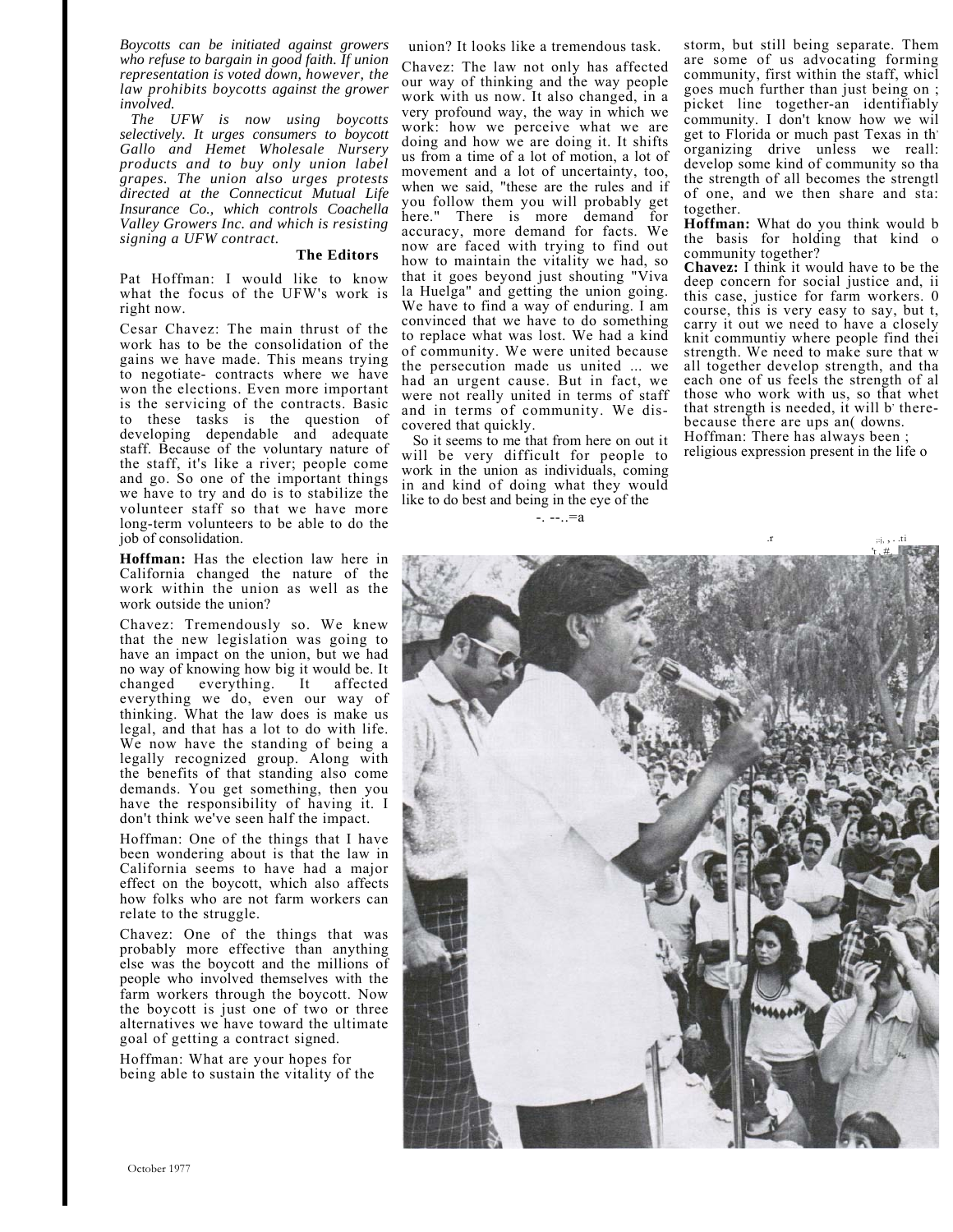secular institution. I would be interested in knowing how you see that development.

Chavez: I think what has really happened-if we go back and analyze it-is that the more trouble we get, the more religious we get; the less trouble we have, the less religious we are. And so what we need to do is find a way we can express our beliefs, to deal with our spiritual life in a way that is lasting. The rain thing to take into consideration is :hat some of those in the union don't want any part of this religious aspect end, of course, we respect that. But there are also those who want even more tan what we are giving them, so we must strike a balance. And that is very difficult.

**Hoffman:** If you had to guess, which would you guess will be the directionnore or less outward religious expression?

Chavez: Well, I am prejudiced I think it will be more. If we a establish a community, a stronger, closer community, there will be more religion present. If we don't, it's going to become ike most groups. The real crucial step



the union and yet the union is essentially a right now is at the staff level and not at the membership level. We are at the crossroads now. It's a crucial decision and I don't know which way it will **go.** 

**Hoffman:** Can you list the elements of the two ways?

Chavez: In one case hours of work being 9:00 to 5:00, salaries, regular vacations, distinct and separate family life, having staff meetings during working hours, occasionally, getting together on picket lines, having meetings in the evenings. That's one kind of community. Or in the other case: we stay together day and night and learn how to live with one another, and if we do that, we can do a lot more things without the money. But it also means because we're a tighter group we will be willing to give up some of those individual rights that we had, for the good of the group. Also, if we do this, it means we will be vastly more disciplined and we will be more effective. We will be acting together because it will come out of the experience of living together. If we choose this community style we will have some kind of religioneither we inventone or we keep what we have, but we cannot be without one. It is very meaningful and important.

We're at a crossroads now as to whether we're a 9-to-5 group or a more disciplined, more religious

**Hoffman:** Does this come out of your examination of what has happened with other communities or is it intuition on your part?

Chavez: No, it is not intuition, it's just history. First of all we started out with the idea of having staff that would be able to take anything in terms of sacrifice and work. Some of us accepted that and that was what was preached to staff, and everyone knew it. And there are some of us who are still wanting to do just that. However, along the way we picked up a lot of people who were willing to do that but only for a short period of time because they thought that once we won, we would be over the hump and we might get more normal (having salaries, etc.). We and staff to be with the union. (Jim Drake, had this original staff way of doing a things for  $15$  years, but that plan is not working anymore. We have to come up with other alternatives if we are going to keep the vitality of the

## **Church**

# **involvement with the Farm Workers**

In his interview, Cesar Chavez refers to the National Farm Worker Ministry (NFWM) and the California Migrant Ministry (CMM). The migrant ministry goes back to 1920 when church women in New Jersey began day care centers for the children of migrant farm workers. With the participation and support of ecumenical women's groups (today known as Church Women United) the migrant ministry spread to 38 states. In California the migrant ministry began in the late 1920s.

For most of its life the migrant ministry was a much beloved and much ignored corner of the church's life, struggling to find a way to be faithful to the gospel in the midst of farm worker poverty and suffering. Migrant ministry programs were usually of a service nature: health education, recreation, remedial reading, vacation Bible school, mobile clinics, toys at Christmas, and turkeys at Thanksgiving. There was an ongoing uncertainty about the goals and programs coupled with the painful knowledge that conditions were not changing and that church programs were not adequate.

In the late 1950s and early 1960s, the Rev. Doug Still and the rest of the California Migrant Ministry met Fred Ross and Cesar Chavez, who were at that time organizing the Community Service Organization (CSO). Most CMM staff spent some time with Fred and Cesar, going along with them as they did their work. When Chris Hartmire (Rev. Wayne C. Hartmire, Jr.) became the director of the California Migrant Ministry in 1961, the staff was already asking basic questions about the migrant ministry program:

*Don't all of our efforts-even our best ones-lea-ve farrm workers dependent uponn us or same other outside force? When will the day come when farm workers will have strength in their overt hands to fight their oxen fights, to deal With school boards, to bargain with employers, to gain better wages, to bud toys forth-eirozcn children?* 

In 1962 Cesar Chavez left the CSO and began organizing a farm workers union. The California Migrant Ministry staff watched his efforts and helped in any way he would let them. When the grape strike began in 1965. Cesar and the farm workers asked the CMM to help. They asked for food for the strikers, money for gasoline,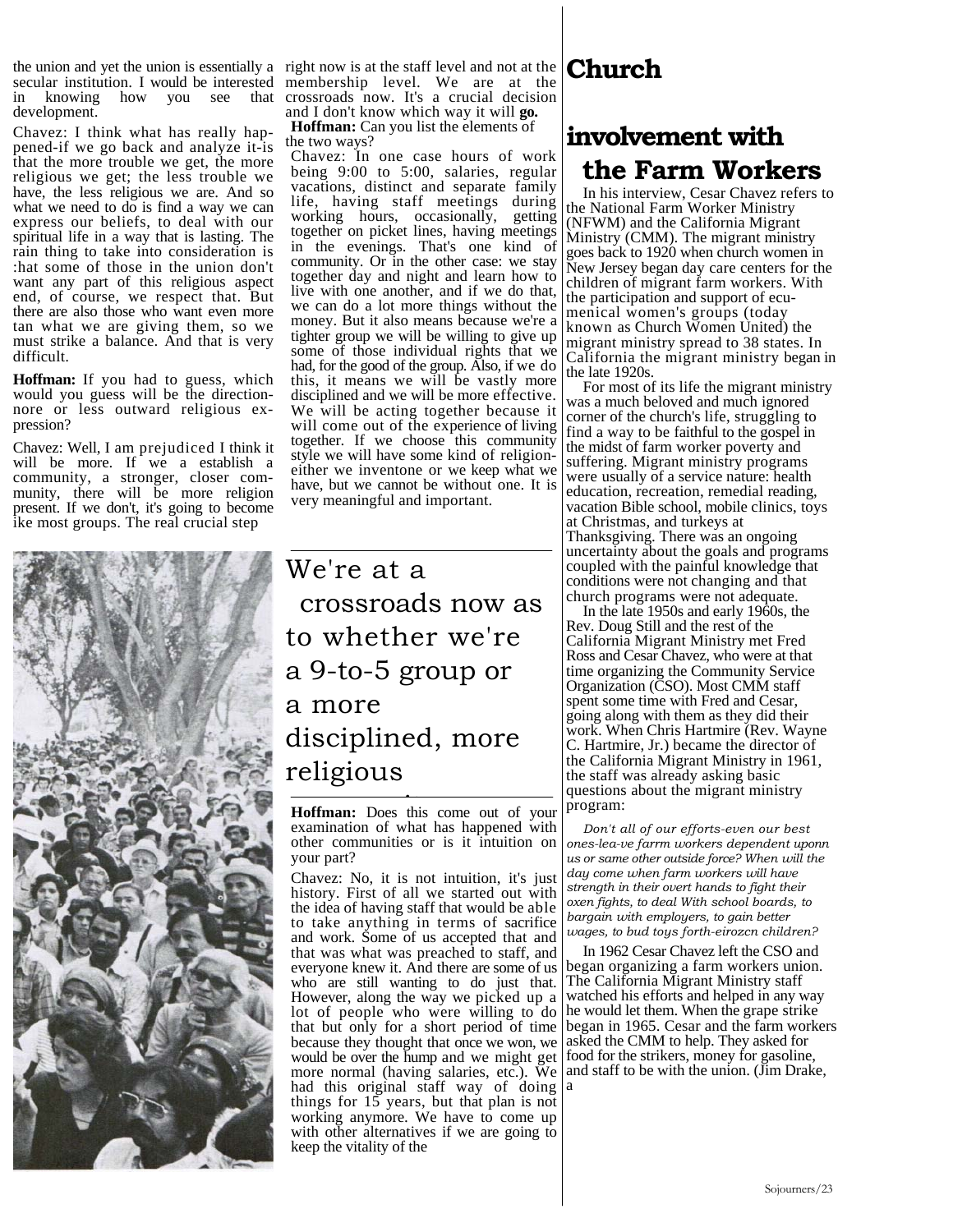United Church of Christ minister assigned to the strike in Delano, remains today as one of the key leaders of the farm workers movement.) Chavez also asked church people to come to Delano to see the strike and tell the story in the cities.

The CMM responded, and a whole new world of controversy and struggle opened up. Growers in churches all over California demanded an end to their denominations' support of the CMM. Almost every church body had a major, two to three year internal battle over the nature of the church's mission among farm workers. State Councils of Churches were the first to support the grape boycott, and most denominations resolved the issue in favor of church involvement with the farm workers' movement. In the process of the struggle, thousands of Christians became directly involved in supporting the farm workers' strike and boycott. A tiny little finger of the church's life (the CMM) was drawn into a washing machine wringer in Delano and the whole Body shook with anguish and pain ... and God's justice was served.

By 1968-69 the UFW was a national movement with boycott offices in every major city in the U.S. and Canada. In 1971 the CMM joined with other Catholic and Protestant groups to form the National Farm Worker Ministry, which has as its goal *to be present with and support farm workers as they organ ize to overcome their powerlessness and achieve equality, freedom and justice.* The NFWM has focused its resources and energies on the UFW because of a basic conviction that there will be one farm workers' union in the U.S. led by Cesar Chavez and the farm workers with him who have demonstrated over the last 15 years the skill, the determination, and the courage that is required to win contracts and build a nonviolent workers' movement.

The NFWM, related to the National Council of Churches of Christ in the U.S.A., has its main office in Los Angeles. There are currently 35 families on the staff-all supported on subsistence, in the style of the farm workers union (room, board, and \$10 per week). Most staff families work somewhere inside the farm workers movement (boycott, field office, clinic, day care, administrative headquarters, etcJ; but the NFWM's Mission Department has offices in Florida, the Northeast, the Midwest, and California which are responsible for connecting the churches and the people of the churches with the farm workers' struggle. For further information contact NFWM's director, Rev. Wayne (Chris) Hartmire, 1430 West Olympic Blvd., Los Angeles, CA 90015. 0

union. So you see, this comes from the union find it to be a more vibr-, experience, but also from our readingof the history of other groups. Changing things now is risky. But we have to take some risks in life anyway, or it doesn't mean anything.

**Hoffman:** Do you see any relationship between the issue of subsistence and community-and also getting other workers organized elsewhere?

Chavez: Yes. We can't live on subsistence pay and live as individuals. But I don't mean that we join the group and lose our identity as individuals; I mean that in joining the group there are certain things we give up for the sake of being together in community. I don't think we can continue to do what we are doing now. We have done it for 15 years and I think it is time to change. We have to anchor it down and have a coming together. So to live on subsistence pay means we have to have a real strong, solidly-based community.

Hoffman: Do you see a relationship between those things and reaching out to other workers-getting to organize workers in Florida, Texas, and across the country?

Chavez: Yes, very definitely. Let me tell you what is happening: right now, other unions throughout the country are batting less than .500 in organizing workers. Workers just don't want a union for the sake of money. Some workers are saying they don't want more money; they want a better quality of life. We are finding that out now even in the fields. Already in Coachella we signed a contract for \$3.35 and the growers the next day gave their workers \$3.35 per hour without a contract. So the workers are saying "We don't need a union. I can get it from the boss without the union."

Of course, that's not true-if the union wasn't in Coachella the workers would not have received the \$3.35. It was a way for the grower to gain more power with the workers-to keep the workers confused. It is difficult for the worker to make up his or her mind.

So we can't sell the union on the basis of more money; we have to do something else. That something else we are looking for, I think we can find in community. It's a strong brotherhood, not only in the sense that you build a union and you get better wages and working conditions, but it's also a sense of belonging. Even in a highly industrialized, complex society, religion still means a lot. And people are not all looking inside the walls of the cathedral. People are looking everywhere, they are thirsting. And a lot of the hunger and search comes from middle-class kids. That tells us something.

Hoffman: A lot of people who come into

expression of the church's life than tl have found inside the institution church. I think a lot of the young peon who come to the union could responding to that. It's certainly relal to your own faith position and the we you have done. I wonder if you would something about what you believe to the central message of the gospel. Chavez: It's an understanding that have to do something while we are he We have learned, because of our fai that the direct message is that we our brother's keeper and we should  $\mathbf{I}$ to correct injustices when we see then don't try to define it in very glowi terms. We keep it simple. Peon become attracted to the movement those statements and, of course, we s feel that way. Through the years, I thi that people, church-related peol young people who had some invol ment when they were kids in varic different religious activities, find  $\frac{1}{1}$  movement an expression of that. I do know today if that's true, probably 1b than in the heydey of the arrests and the persecution that was taking plac

We very directly say what we doing, that this really came fr( Christ's message-no one disputed th and no one really agreed to it. It j' came out. A lot of people came to movement because of it and others cap for other reasons. How to really ma fest that source and make it more  $_{c1E}$ is our goal right now. How do we rea say that what we are doing here is me than just getting wages for fag workers, it goes far beyond that? To very honest, I am searching my si right now for the expression of message. I think the movement is a searching. For me and others who hE been around for a long time, we do find it very fulfilling now to just s: "We are our brother's keeper and should fight for social justice." We w, , to have more meaningful experieni than that, even along with the work do to bring about social justice.

Hoffman: The farm worker minist both as the National Farm Worl Ministry and its predecessor, the C: forma Migrant Ministry, has had a cl relationship with the union. Can <sup>3</sup> describe what that relationship I been? I know it is a big question to because it is complex.

Chavez: Well, I can make a vi complex question very simple. Wl happened is that before the union; started we had made some contact w the migrant ministry because they w, also involved in the whole idea of hov get this work done. Through experiei they saw the frustration of the peo and felt the great need to bring ab, justice for farm workers. So we kinc met on the road. They were there